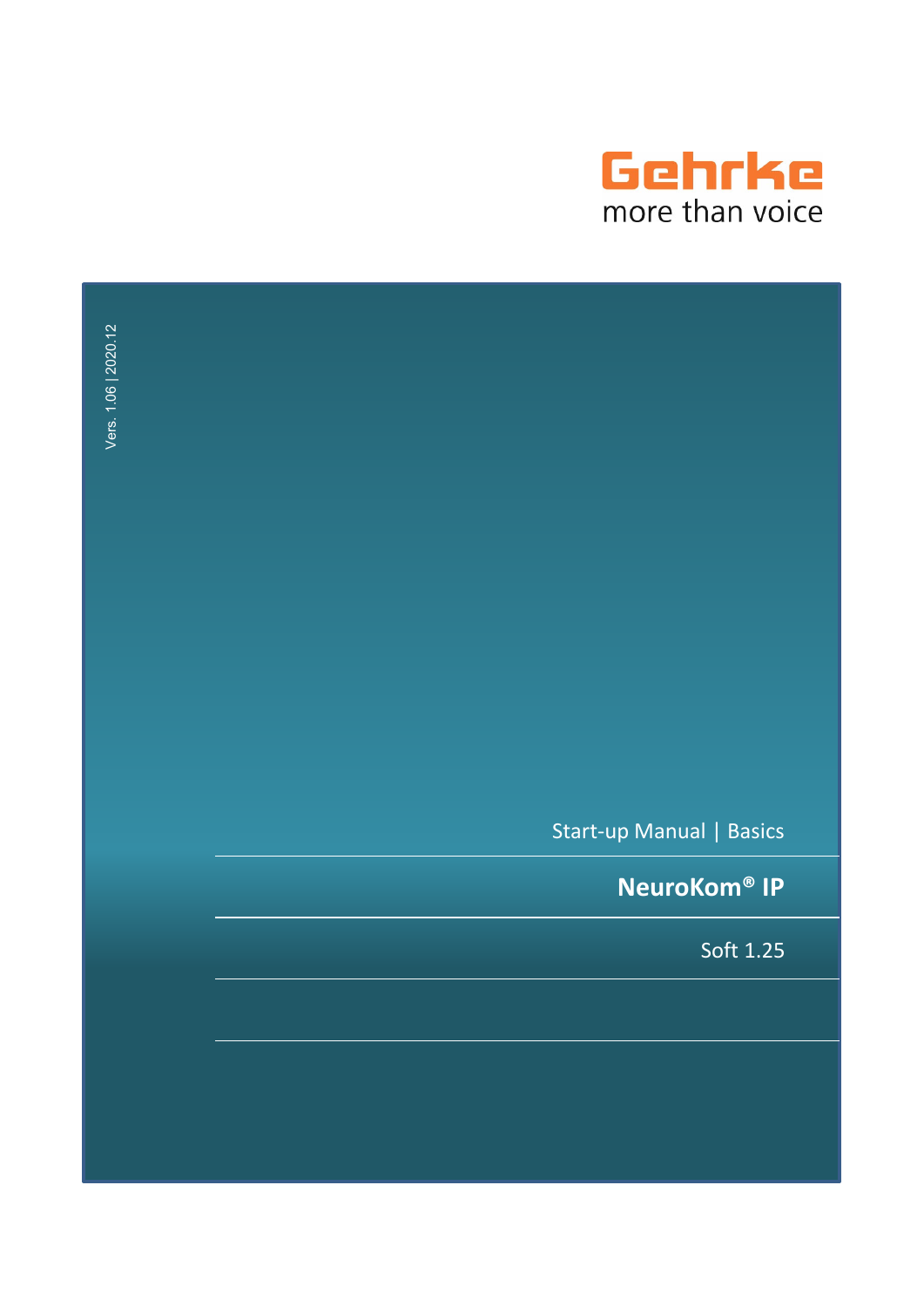## **General**





Thank you for choosing a product of the Gehrke "NeuroKom® IP" system family.

NeuroKom® IP products basically work without central intelligence, which means a central server is not required. Thus, the administration settings are reduced and limited to the terminal parameters in a system.

The following pages explain the various settings and administration options.

As the NeuroKom<sup>®</sup> IP products are usually integrated into an existing network, we recommend coordinating the procedure with the responsible network administrator. Usually a range or series of IP addresses are assigned to you for your NeuroKom® IP devices.

If you have any questions, please contact our support team: info@gehrke-sales.com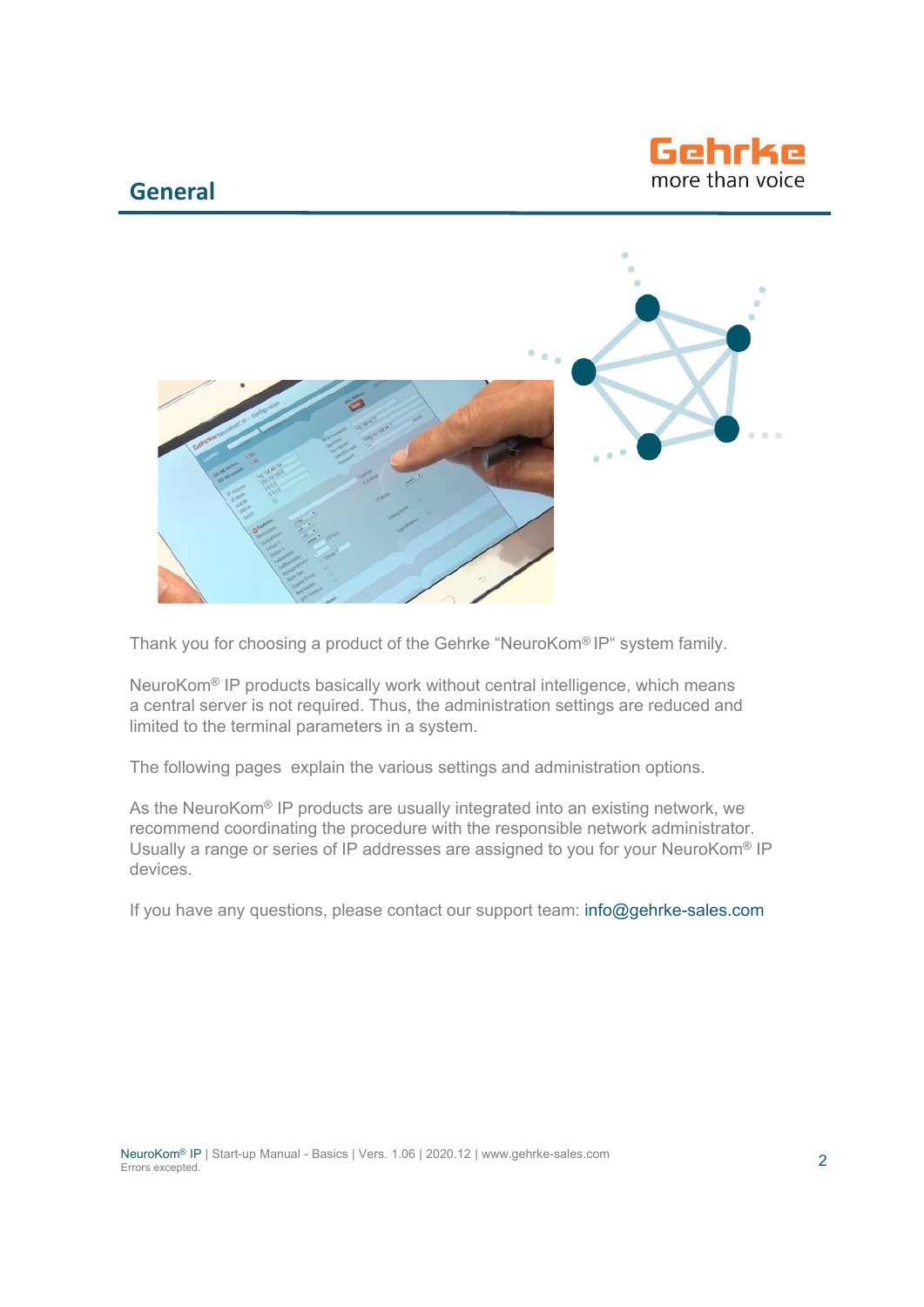

- 1. First Steps
- 2. Configuration Basics 1 6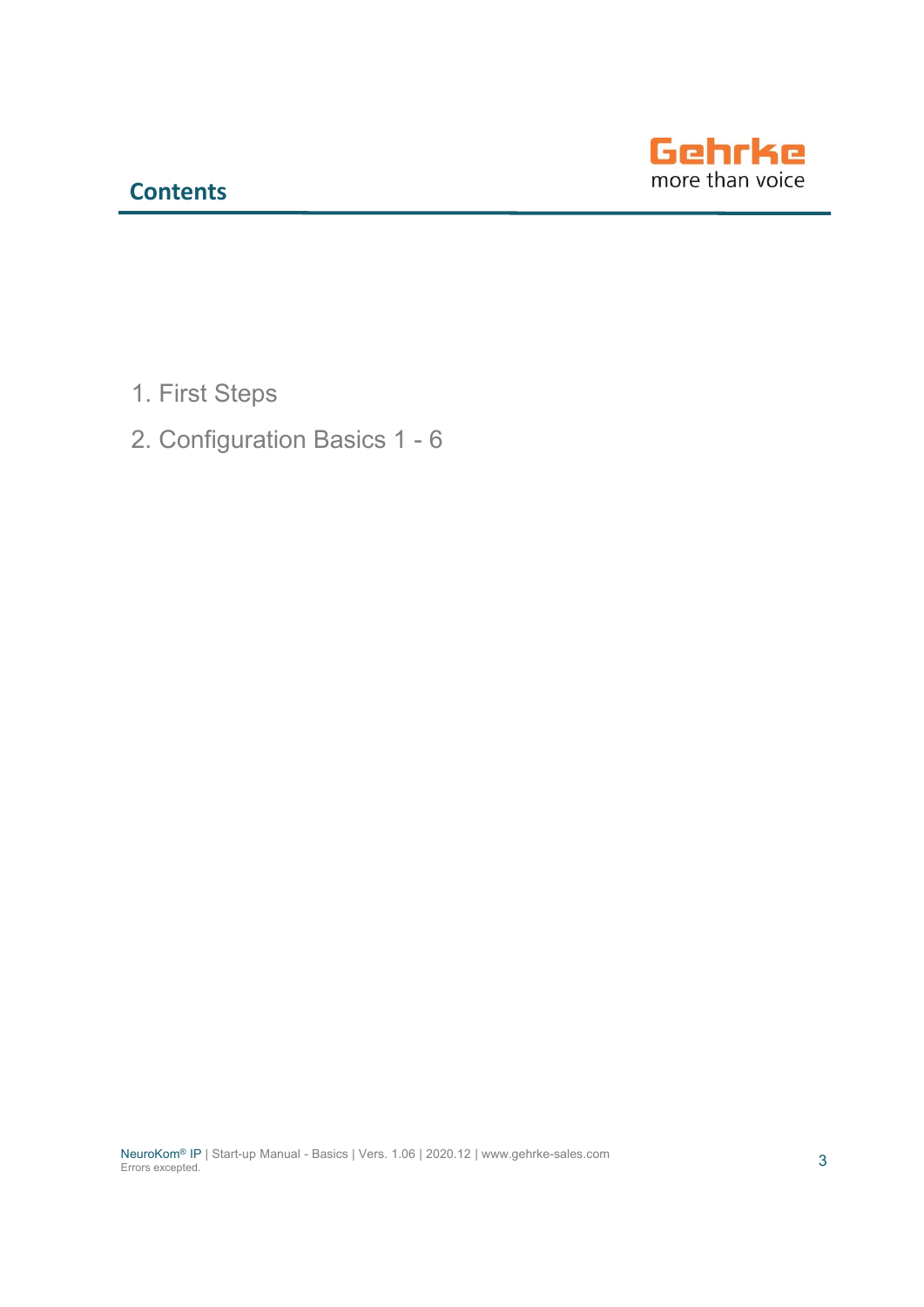

# **1 First steps**

### **Power supply:**

The NeuroKom® IP intercoms are generally supplied via PoE. Please check if the existing network structure supports such an operating voltage supply.

As there are special versions devices within the NeuroKom® IP product family, which are supplied by a separate power supply unit, please check whether it is a device of this kind.

An operating voltage supply via "Power Injector" is possible at any time.

Once the device is connected to the network, one can usually recognise from the associated switch that a link has been established and the operating voltage has been requested by the switch.

Afterwards the NeuroKom® device is ready for settings and is already working with its "basic settings".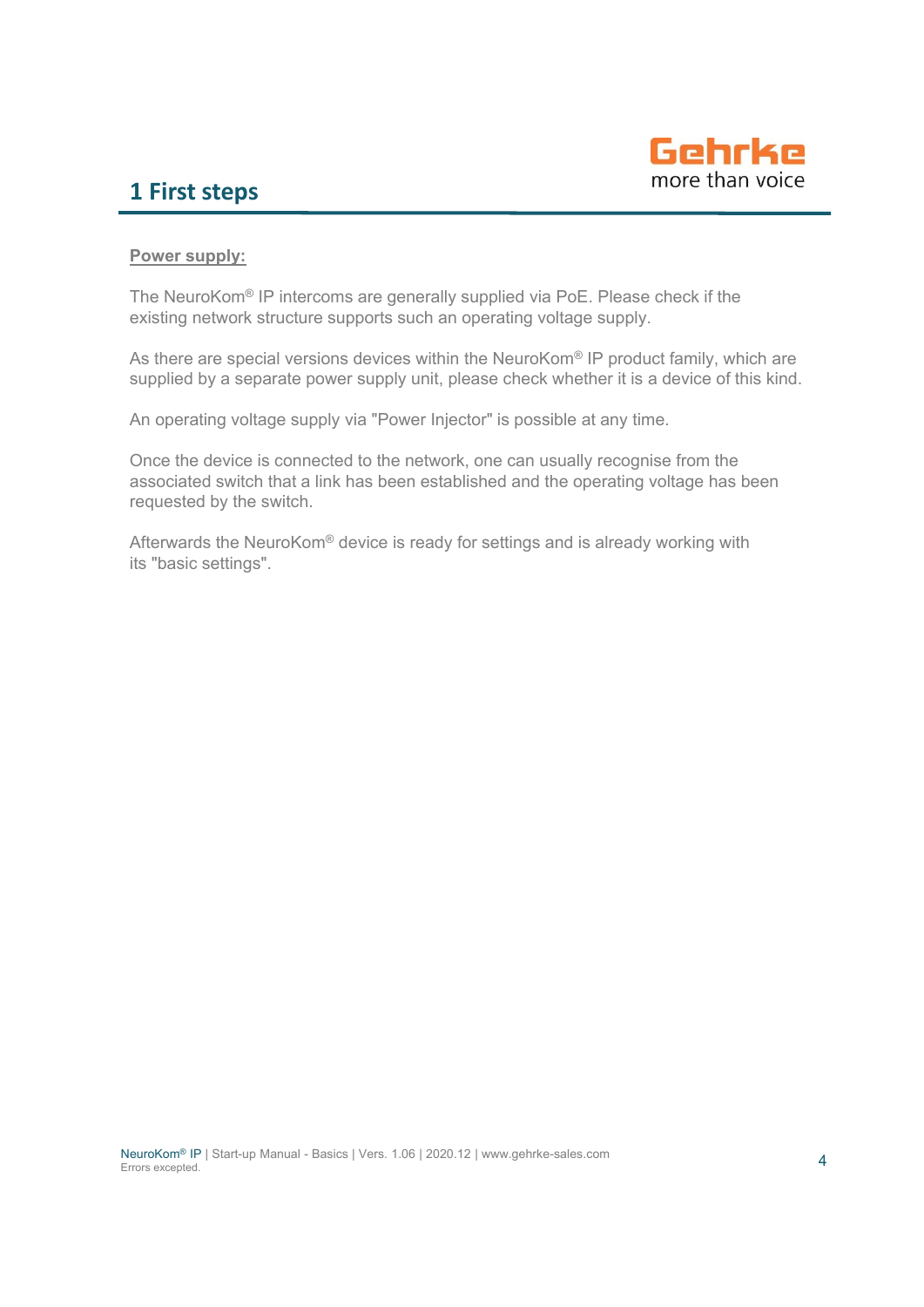

 $\blacksquare$ 

### **Settings via Browser:**

By entering the IP address in the edit line of your Explorer or browser, you can reach the configuration interface of the respective NeuroKom® IP device. All NeuroKom® IP devices are delivered ex works with the IP address: **192.168.100.10**

It is recommended to set the preferred IP address in the corresponding field. For example: 192.168.100.120

| <b>Gehrke</b> NeuroKon <sup>®</sup> IP - Configuration                                                                                                |                                                                                                  |  |
|-------------------------------------------------------------------------------------------------------------------------------------------------------|--------------------------------------------------------------------------------------------------|--|
| <b>Username:</b><br>FW Test DS 935-2<br>Location: DS 935-2<br>max. 11 charact<br>only for documentation<br>$\overline{0}$<br>Features:                |                                                                                                  |  |
| <b>GS-NK version:</b><br>1.25d<br>GS-WB version: 1.25a                                                                                                | Mac Address: 00-01-1A-20-07-FB<br><b>Save</b>                                                    |  |
| 192.168.100.32<br>IP Address:<br>255.255.255.0<br>IP Mask:<br>0.0.0.0<br>StdGW:<br>DNS IP:<br>0.0.0.0<br>DHCP:<br>$\mathsf{L}$<br>Force 100 Mbit<br>п | <b>WEB Password:</b><br>Sip-Proxy:<br>Stun-Server:<br>User@Domain:<br>201@local.net<br>Password: |  |
| <b>D</b> Features                                                                                                                                     |                                                                                                  |  |
| Destinations                                                                                                                                          |                                                                                                  |  |
| Groups                                                                                                                                                |                                                                                                  |  |
| Contact Inputs I <sup>2</sup> C                                                                                                                       |                                                                                                  |  |
| Contact Inputs Serial                                                                                                                                 |                                                                                                  |  |
| Virtual Relais / DTMF Commands                                                                                                                        |                                                                                                  |  |
| SpkVol(dB):<br>50<br>MicVol(dB):<br>45<br>Priority<br>$\overline{2}$<br>ToneVol(dB):<br>30<br>No Tone:<br>D<br>п<br><b>HD Audio</b>                   | Timer(10 Sec): 0<br>Keycode 1:<br>$off \vee$<br>Keycode 2:<br>$off \vee$<br>п<br><b>HPF</b>      |  |
| <b>Save</b><br><b>Configuration:</b><br><b>Store</b><br><b>Restore</b><br>Please select a config file:<br>Datei auswählen   Keine ausgewählt          |                                                                                                  |  |

NeuroKom® IP | Start-up Manual - Basics | Vers. 1.06 | 2020.12 | www.gehrke-sales.com Errors excepted.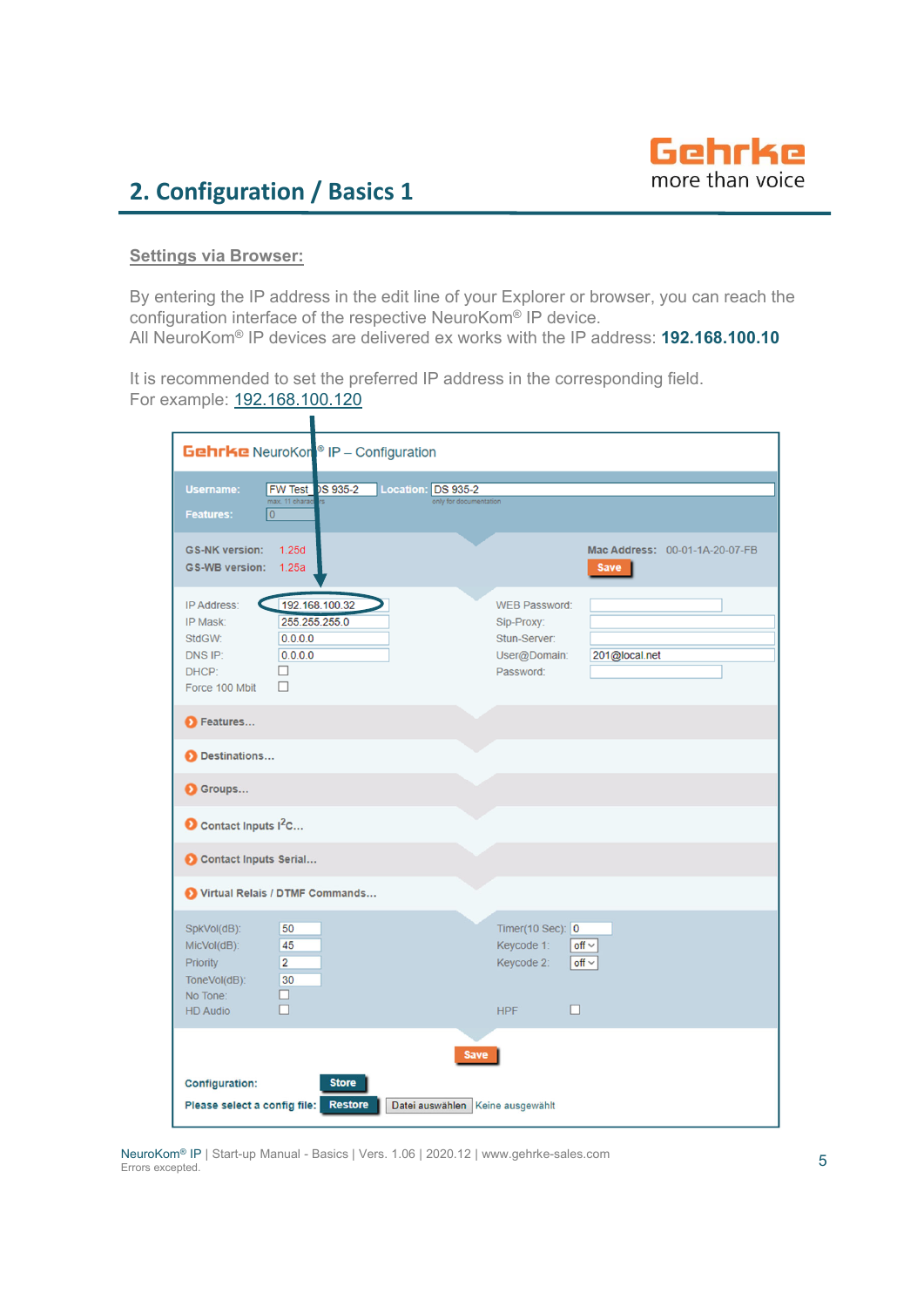

### **Network settings:**

In addition to the IP address of the device, the general network settings are made in the corresponding submask.

The **IP Mask** is given by the network administrator. The **StdGW** (standard or default Gateway), **DNS IP** and **DHCP** are not necessary in a pure NeuroKom® IP system.

Should gateways, e.g. as an interface to ISDN or similar, be used, the corresponding gateway must be entered here. In some cases, DHCP is demanded by the network administration. However, this reduces the safety and reliability of a basically serverless NeuroKom® IP system.

| IP Address:         | 192.168.100.51 |
|---------------------|----------------|
| IP Mask:            | 255.255.255.0  |
| StdGW:              | 0.0.0.0        |
| DNS IP <sup>-</sup> | 0.0.0.0        |
| DHCP:               |                |

### **WEB Password:**

The programming of the device can be protected via the field **WEB Password**. The configuration can only be opened after entering the password.

| $\rightarrow$ WEB Password: |               |
|-----------------------------|---------------|
| $\rightarrow$ Sip-Proxy:    |               |
| $\rightarrow$ Stun-Server:  |               |
| User@Domain:                | 351@local.net |
| Password:                   |               |

### **Sip-Proxy and Stun-Server:**

These entries are required if a device is to be registered on a **SIP server**. If "Internet telephony" is also operated, some providers demand to enter a **Stun-Server**. These parameters are not required for NeuroKom® IP applications.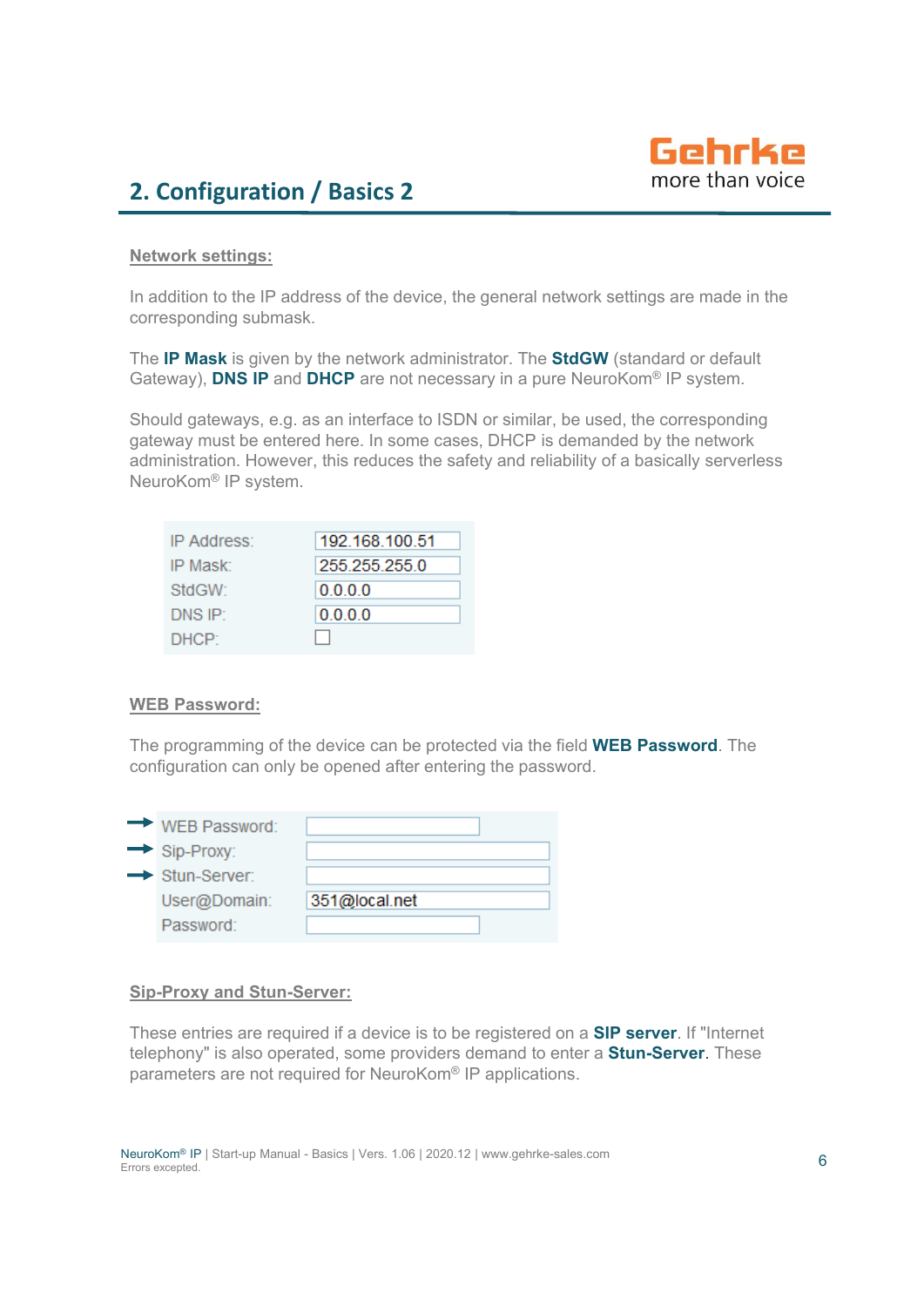

### **Own number:**

The device's own call number (e.g: 351) is entered in the field "User@Domain" within a pure NeuroKom<sup>®</sup> IP system always followed by "@local.net".

The NeuroKom® IP system assumes that when using a 3-digit call number, all numbers belonging to the system are configured as a 3-digit call number. Please note this, when setting up the call number concept. A total of 9,000 participants can be organised in a call number concept.

In case that the corresponding device is to be registered on a SIP server, the corresponding SIP call number must be entered in the field "User@Domain" – followed by the address of the SIP domain (domain name or IP address). For communication with a SIP server, the standard port "5060" provided for SIP must be entered on the SIP server's side. As a result, the "Password" field is used to enter the password of the corresponding SIP server.

Within a neural system the field "Password" is unnecessary.

| <b>WEB Password:</b> |               |  |
|----------------------|---------------|--|
| Sip-Proxy:           |               |  |
| Stun-Server:         |               |  |
| User@Domain:         | 351@local.net |  |
| Password:            |               |  |

### **Username:**

Any name with up to 16 characters can be entered in the field "Username". When dialing or calling, this information is displayed on device's screen as an address. If no information is entered here, NeuroKom® IP falls back on the call number and uses it in the display.

| Username:<br><b>Features:</b>                | FW Test DS 935-2<br>max. 11 characters | Location: DS 935-2<br>only for documentation |                                               |
|----------------------------------------------|----------------------------------------|----------------------------------------------|-----------------------------------------------|
| GS-NK version: 1.25d<br>GS-WB version: 1.25a |                                        |                                              | Mac Address: 00-01-1A-20-07-FB<br><b>Save</b> |

NeuroKom® IP | Start-up Manual - Basics | Vers. 1.06 | 2020.12 | www.gehrke-sales.com Errors excepted.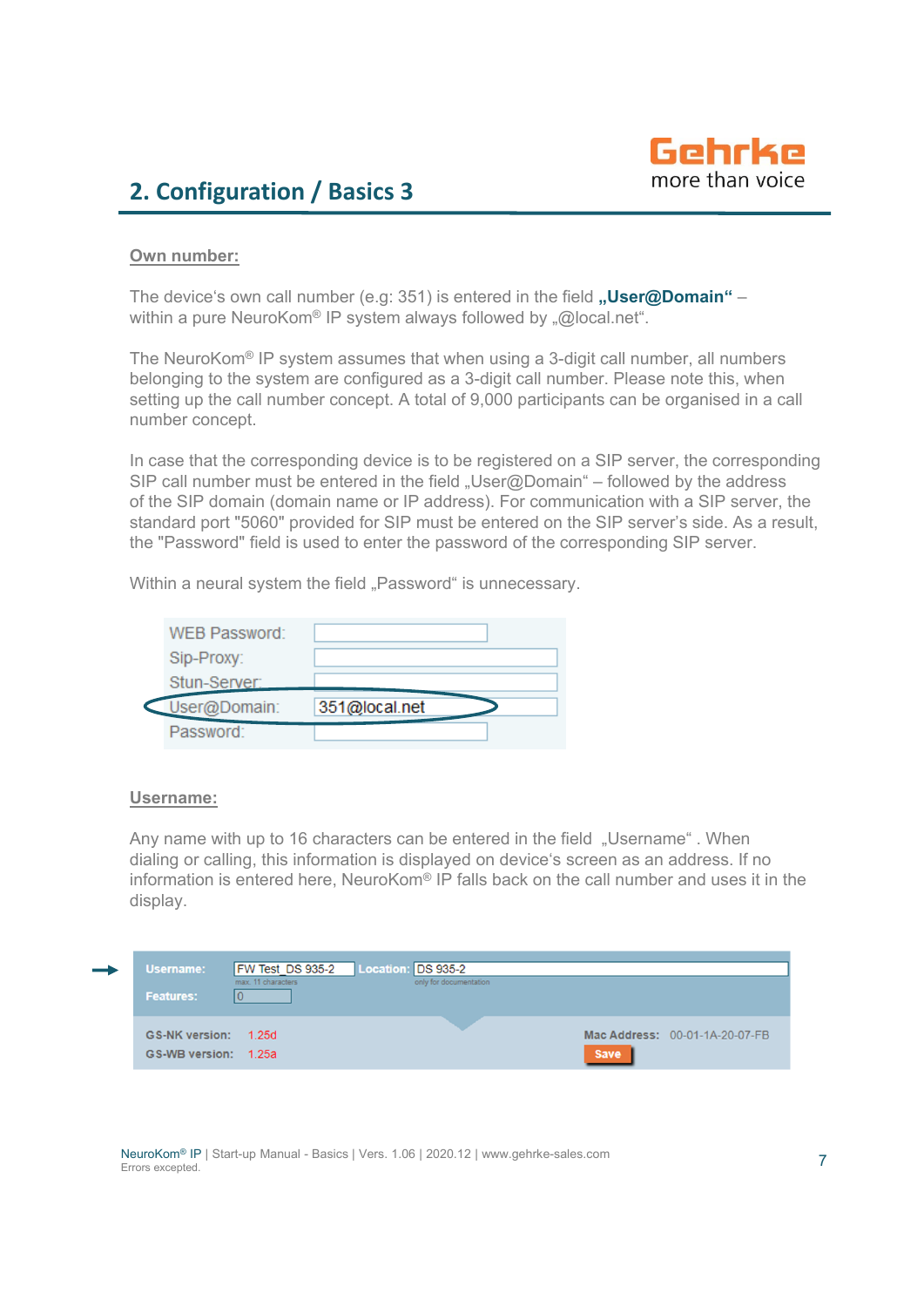

### **Location:**

The field "Location" is used solely for documentation purposes. In this way, a reference can be made to the corresponding device and its application situation. 60 characters are available. T

| Username:               | FW Test DS 935-2   | Location: DS 935-2     |                                |
|-------------------------|--------------------|------------------------|--------------------------------|
|                         | max. 11 characters | only for documentation |                                |
| $\Rightarrow$ Features: |                    |                        |                                |
|                         |                    |                        |                                |
|                         |                    |                        |                                |
| GS-NK version: 1.25d    |                    |                        | Mac Address: 00-01-1A-20-07-FB |
| GS-WB version: 1.25a    |                    |                        | <b>Save</b>                    |
|                         |                    |                        |                                |

### **Features:**

Here you can check whether the corresponding NeuroUnit<sup>®</sup> is equipped with additional add-ons like radio systems interfaces, duplex conference etc.

"GS-NK version" shows the software version of this NeuroUnit®. "GS-WB version" shows the version of the current surface. The unit's MAC-address can be seen on the right. The "Save" button saves the configuration to the corresponding NeuroUnit®.

### **Volume settings:**

Microphone and speaker settings can be set separately via **SpkVol(dB)** and **MicVol(dB)**. The maximum or minimum values differ depending on the device type used. The values shown here are good initial values.

| 40<br>SpkVol(dB):                   | Timer(10 Sec): 3         |
|-------------------------------------|--------------------------|
| 40<br>MicVol(dB):                   | Keycode 1:<br>off $\sim$ |
| $\overline{\mathbf{0}}$<br>Priority | off $\sim$<br>Keycode 2: |
| 35<br>ToneVol(dB):                  |                          |
| No Tone:                            |                          |
| HD Audio                            |                          |
|                                     |                          |
|                                     | Save                     |
|                                     | saved!                   |

NeuroKom® IP | Start-up Manual - Basics | Vers. 1.06 | 2020.12 | www.gehrke-sales.com Errors excepted.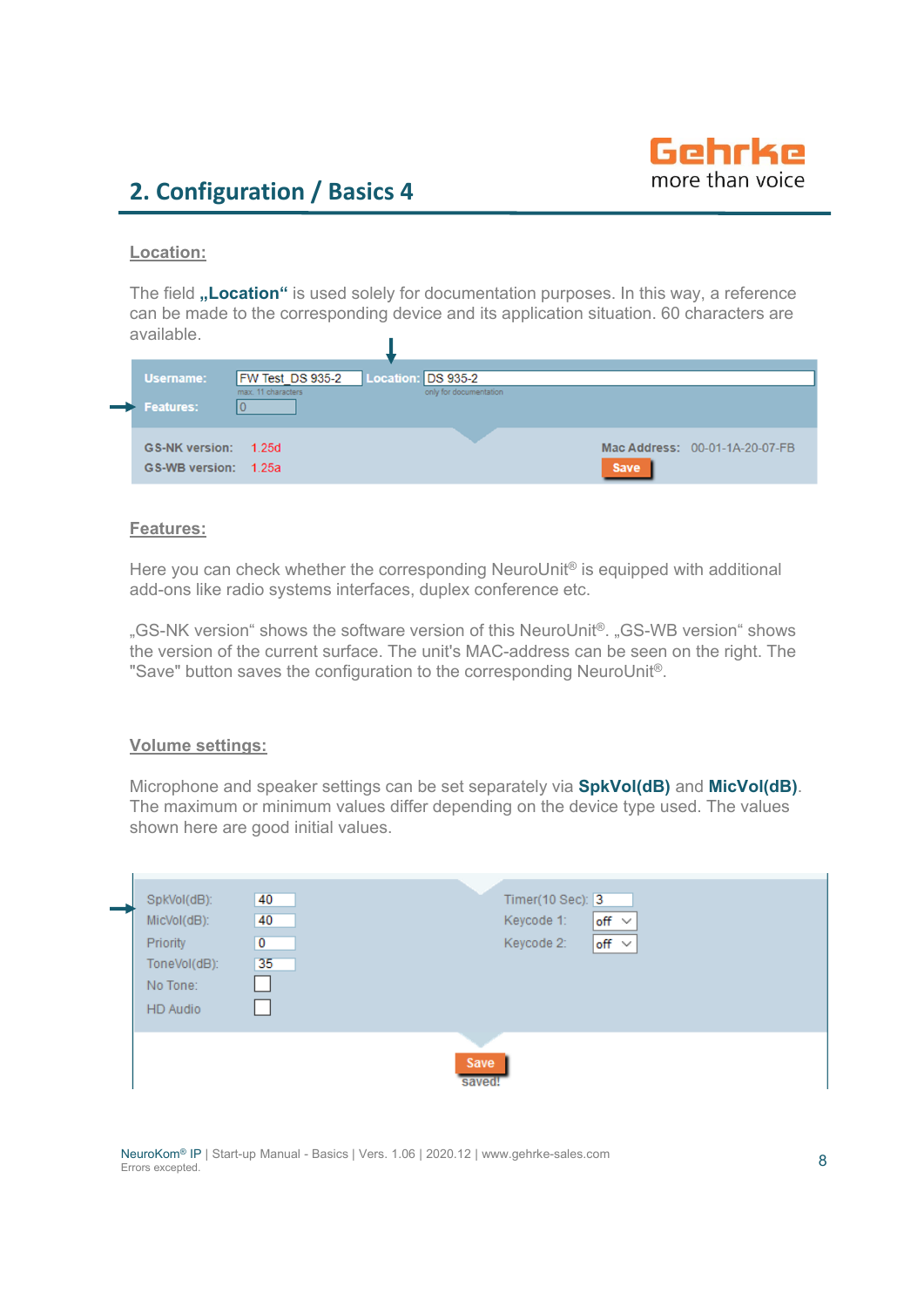

| No Tone:<br><b>HD</b> Audio |
|-----------------------------|
|-----------------------------|

### **Priority:**

Conversations, group announcements and certain activities are differentiated by priorities and treated according to their priority. 1 is the lowest and 9 is the highest priority. A "0" is entered as the default, which actually has the same effect as a "1".

### **ToneVol (dB):**

The volume of the signal tones (call tone, ring tone etc.) can be set here regardless of the call volume. Please note that the input value "0" does not actually set the signal tones to zero. This ensures that the call tone is always audible even at a reduced volume.

### **No Tone:**

By activating this field, the tone is turned off when the call is dropped (on-hook tone).

### **HD Audio:**

This switch determines whether HD Audio / G7.22 is used for announcements (single, group, collective announcements). Without activating this, announcements are always made in the quality of G7.11.

In order to implement an announcement in G7.22 quality, it must be ensured that all receiving devices can also process the G7.22 codec.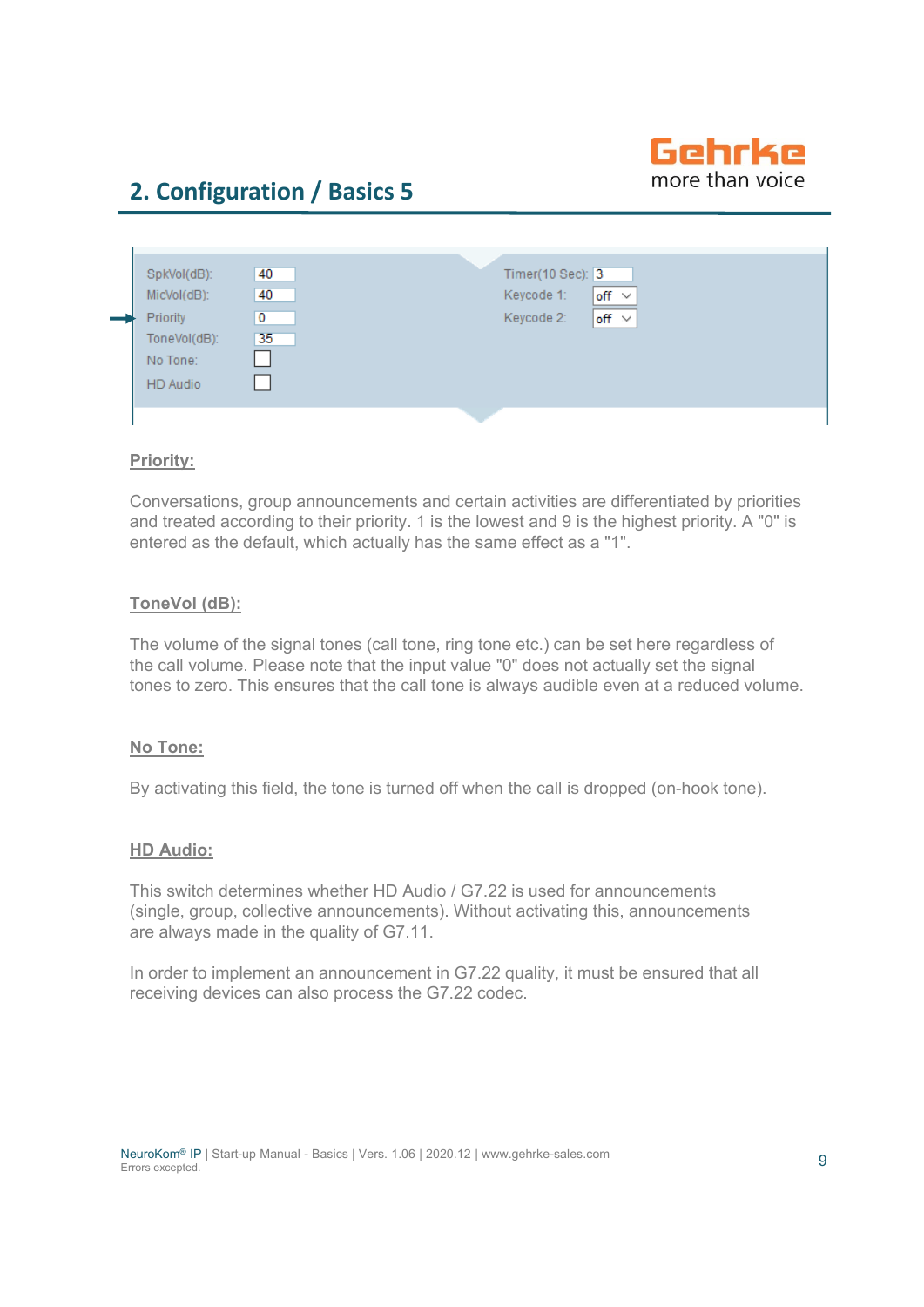

| SpkVol(dB):<br>MicVol(dB):                       | 40<br>40                      | Timer(10 Sec): 3<br>$off \sim$<br>Keycode 1: |
|--------------------------------------------------|-------------------------------|----------------------------------------------|
| Priority<br>ToneVol(dB):<br>No Tone:<br>HD Audio | $\overline{\mathbf{0}}$<br>35 | Keycode 2:<br>$off \times$                   |
|                                                  |                               |                                              |

### **Timer:**

The set value determines after how many seconds the device switches itself off automatically. Default = "0", this means that the device does not switch off if there is no delete command.

### *Comment:*

*This is a safety shutdown that ensures that call connections to or from devices without a delete key (usually the "C" key) are automatically switched off.*

### **Keycode 1 / Keycode 2:**

If the device has an output relay for door opening or similar, the corresponding output relay can be addressed for 2 seconds by dialing during a call. All keyboard commands on a telephone keypad can be selected as triggers. This means that the output relays can also be addressed via SIP or other telephone systems.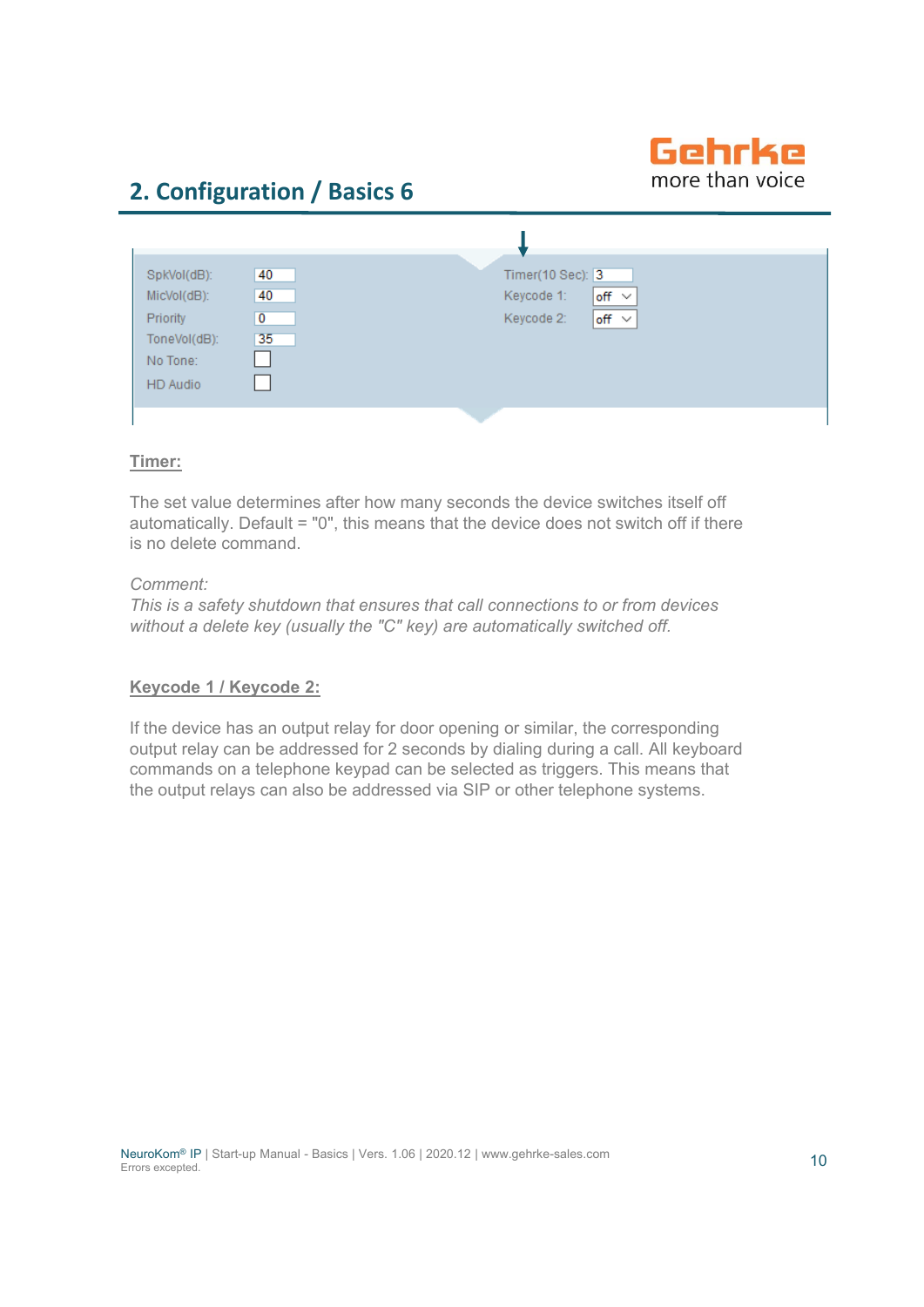

### **Saving the configuration:**

The "Save" button saves the device's settings. This process can take a few seconds and depends on the network's traffic.

| Save                         |                                                          |  |
|------------------------------|----------------------------------------------------------|--|
| Configuration:               | <b>Store</b>                                             |  |
| Please select a config file: | <b>Restore</b><br>Durchsuchen<br>Keine Datei ausgewählt. |  |

### **Save and Recover:**

Under "Configuration", the settings are saved on the respective PC in the file directory with the "Store" button. After saving, the file can be called up at any time and imported into the device via "Restore".

In this way, a template can be created and - in case of larger systems - directly integrated into the corresponding devices. Only the call number and IP address of the respective device must be changed and can then be saved again.